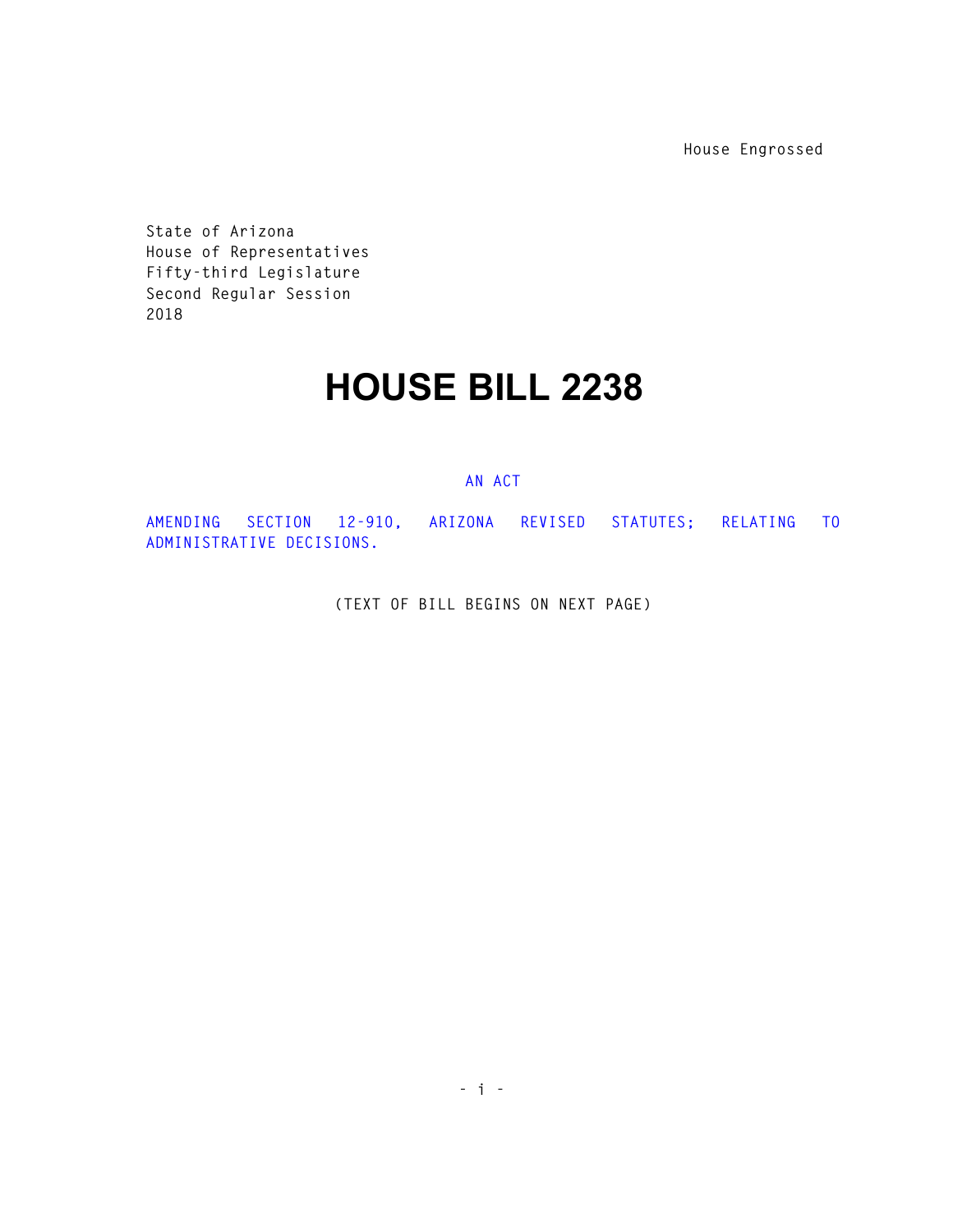**1 Be it enacted by the Legislature of the State of Arizona: 2 Section 1. Section 12-910, Arizona Revised Statutes, is amended to 3 read: 4 12-910. Scope of review 5 A. An action to review a final administrative decision shall be 6 heard and determined with convenient speed. If requested by a party to an 7 action within thirty days after filing a notice of appeal, the court shall 8 hold an evidentiary hearing, including testimony and argument, to the 9 extent necessary to make the determination required by subsection E of 10 this section. The court may hear testimony from witnesses who testified 11 at the administrative hearing and witnesses who were not called to testify 12 at the administrative hearing. 13 B. Relevant and admissible exhibits and testimony that were not 14 offered during the administrative hearing shall be admitted, and 15 objections that a party failed to make to evidence offered at the 16 administrative hearing shall be considered, unless either of the following 17 is true: 18 1. The exhibit, testimony or objection was withheld for purposes of 19 delay, harassment or other improper purpose. 20 2. Allowing admission of the exhibit or testimony or consideration 21 of the objection would cause substantial prejudice to another party. 22 C. For review of final administrative decisions of agencies that 23 are exempt from sections 41-1092.03 through 41-1092.11, pursuant to 24 section 41-1092.02, the trial shall be de novo if trial de novo is 25 demanded in the notice of appeal or motion of an appellee other than the 26 agency and if a hearing was not held by the agency or the proceedings 27 before the agency were not stenographically reported or mechanically 28 recorded so that a transcript might be made. On demand of any party, if a 29 trial de novo is available under this section, it may be with a jury, 30 except that a trial of an administrative decision under section 25-522 31 shall be to the court. 32 D. The record in the superior court shall consist of the record of 33 the administrative proceeding, and the record of any evidentiary hearing, 34 or the record of the trial de novo. 35 E. After reviewing the administrative record and supplementing 36 evidence presented at the evidentiary hearing, the court may affirm, 37 reverse, modify or vacate and remand the agency action. The court shall 38 affirm the agency action unless the court concludes that the agency's 39 action is contrary to law, is not supported by substantial evidence, is 40 arbitrary and capricious or is an abuse of discretion. IN A PROCEEDING 41 BROUGHT BY OR AGAINST THE REGULATED PARTY, THE COURT SHALL DECIDE ALL 42 QUESTIONS OF LAW, INCLUDING THE INTERPRETATION OF A CONSTITUTIONAL OR 43 STATUTORY PROVISION OR A RULE ADOPTED BY AN AGENCY, WITHOUT DEFERENCE TO 44 ANY PREVIOUS DETERMINATION THAT MAY HAVE BEEN MADE ON THE QUESTION BY THE**